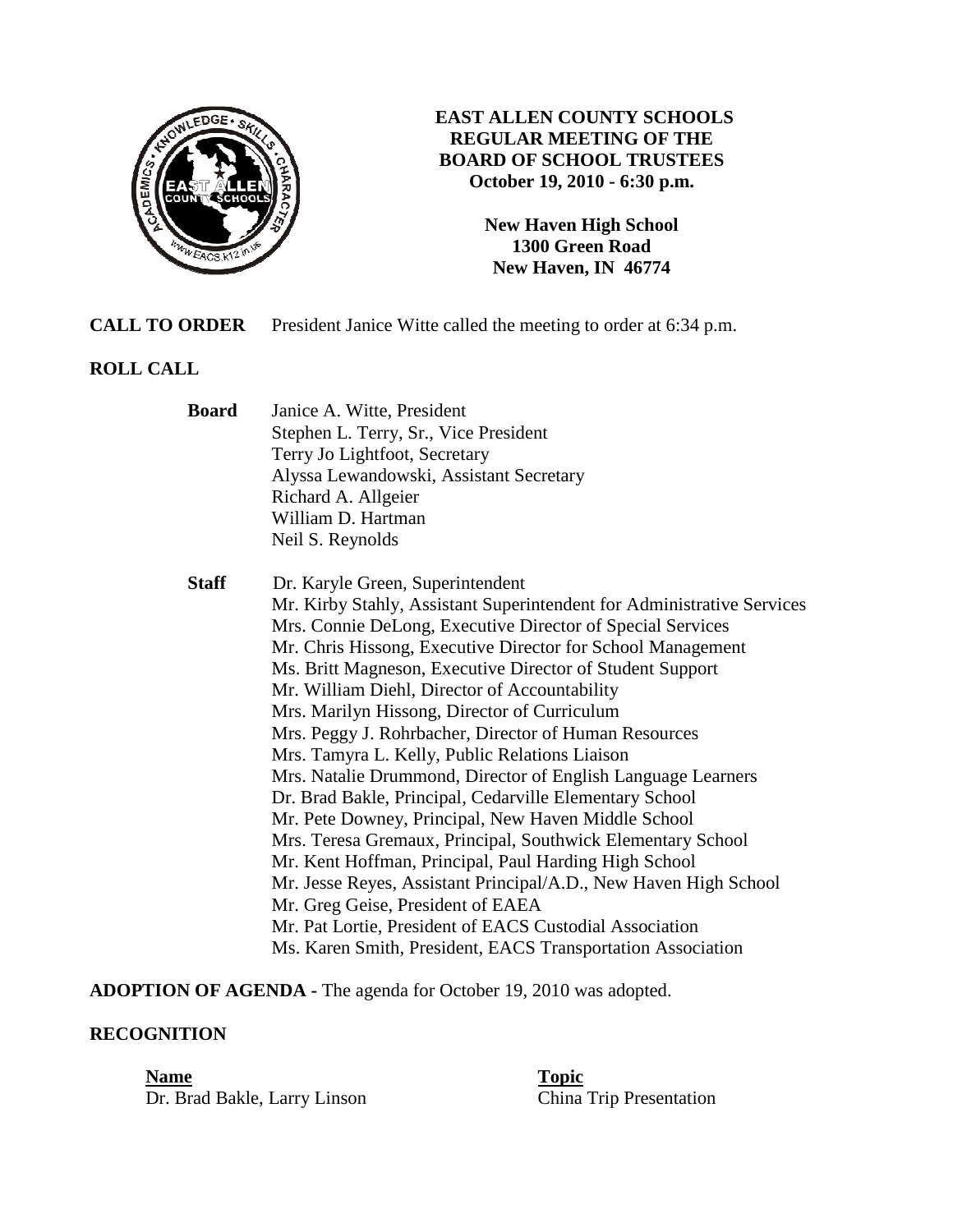## **HEARING OF VISITORS: AGENDA ITEMS**

Speaker<br>
Condra Ridley, James Lindsey,<br>
Concerns w Jimella Harris

Concerns with Redesign Transition

**APPROVAL OF MINUTES:** October 5, 2010 Regular Meeting

# **INFORMATION ITEMS**

1. Additional Conflict of Interest Statements for the 2010-11SY

#### **SUPERINTENDENT COMMUNICATIONS**

Speaker(s)<br>Britt Magneson, Marilyn Hissong, Subject Raising t  $\overline{\text{Raising}}$  the Bar – Impact of Curriculum Dorcus Curry, Kurt Dager, Danielle Newman

## **ACTION AGENDA**

#### **CONSENT MOTION:**

| 10-1019-01 | <b>Approval of Human Resources Report</b>                                                                                       |  |
|------------|---------------------------------------------------------------------------------------------------------------------------------|--|
| 10-1019-02 | <b>Approval of Financial Reports</b>                                                                                            |  |
| 10-1019-03 | <b>Approval of Meetings and Conferences Requests</b>                                                                            |  |
| 10-1019-04 | Approve Application and Receipt of Funds For Lowe's Charitable and<br><b>Educational Foundation Toolbox For Education Grant</b> |  |
| 10-1019-05 | <b>Approve Contract with International Institute for Restorative Practices</b>                                                  |  |
| 10-1019-06 | <b>All</b><br>Approve Memorandum of Understanding between JAG-Indiana and East<br><b>Allen County Schools</b>                   |  |
| 10-1019-07 | <b>Approval of Amendment to Group Health Plan</b>                                                                               |  |
| 10-1019-08 | <b>Approve Contract with Chapman Kelly for Audit of Dependents Group</b><br><b>Health Plan</b>                                  |  |
| 10-1019-09 | <b>Approve 2011 Group Health Insurance Contribution Rates</b>                                                                   |  |
|            | Motion: That the Board of School Trustees approve items one through nine as<br>presented.                                       |  |
|            | Motion: Allgeier<br>Second: Lightfoot<br>Vote: Aye: $7-0$                                                                       |  |